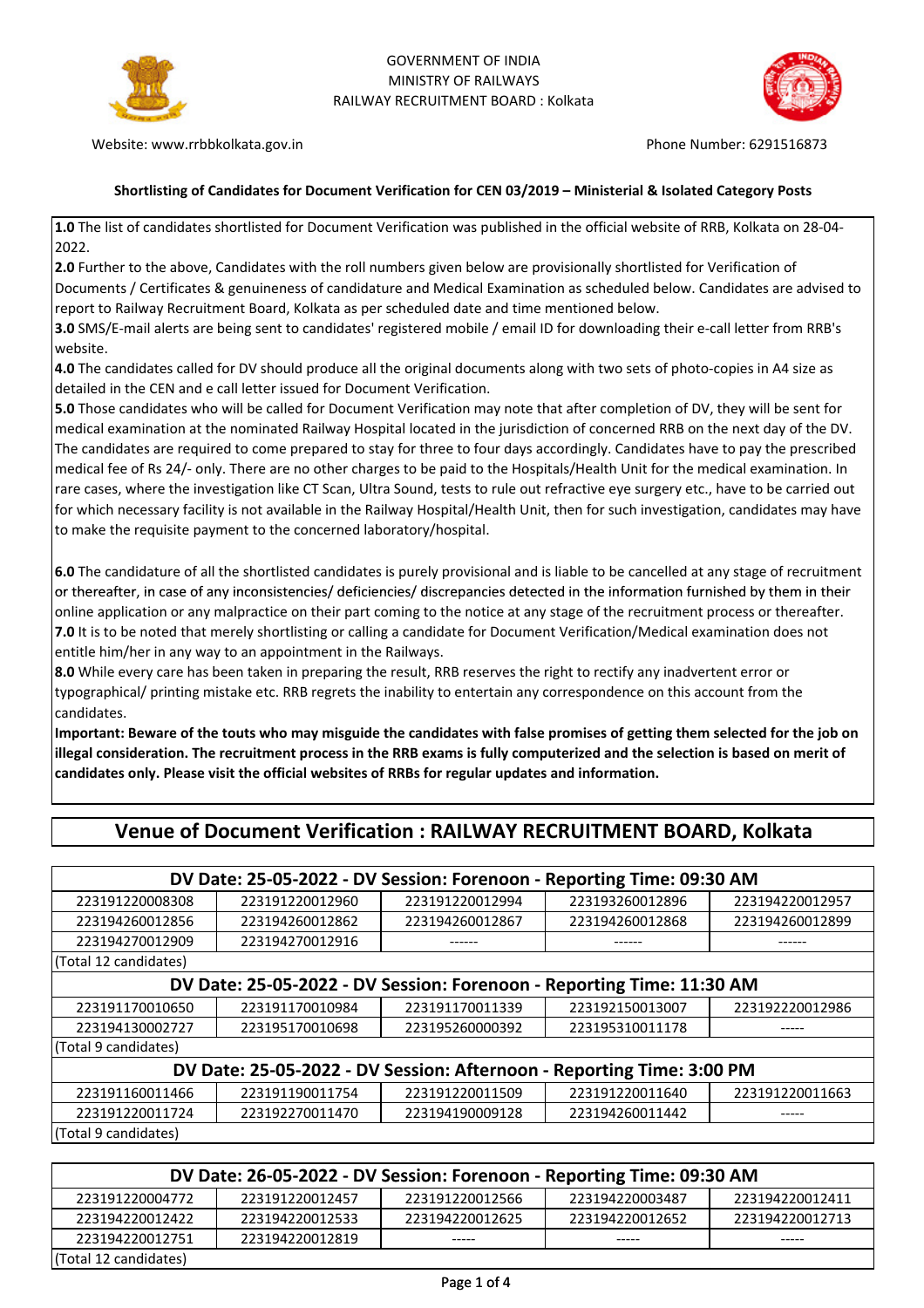| DV Date: 26-05-2022 - DV Session: Forenoon - Reporting Time: 11:30 AM |                 |                 |                 |                 |  |  |
|-----------------------------------------------------------------------|-----------------|-----------------|-----------------|-----------------|--|--|
| 223191220012430                                                       | 223191220012707 | 223191220012785 | 223191220012831 | 223192220012415 |  |  |
| 223192220012489                                                       | 223192220012697 | 223192220012701 | 223192220012725 | 223193220012431 |  |  |
| 223193220012508                                                       | 223193220012676 | -----           | -----           | -----           |  |  |
| (Total 12 candidates)                                                 |                 |                 |                 |                 |  |  |
| DV Date: 26-05-2022 - DV Session: Afternoon - Reporting Time: 3:00 PM |                 |                 |                 |                 |  |  |
| 223191190012840                                                       | 223191260012323 | 223192170012374 | 223192220012683 | 223193170012379 |  |  |
| 223194140012357                                                       | 223194260012314 | 223194260012315 | 223194260012328 | 223194270012336 |  |  |
| 223195170012369                                                       | -----           | -----           | -----           | -----           |  |  |
| (Total 11 candidates)                                                 |                 |                 |                 |                 |  |  |

| DV Date: 27-05-2022 - DV Session: Forenoon - Reporting Time: 09:30 AM |                                                                       |                 |                 |                 |  |
|-----------------------------------------------------------------------|-----------------------------------------------------------------------|-----------------|-----------------|-----------------|--|
| 223191190012287                                                       | 223191220012203                                                       | 223191260011807 | 223192220011938 | 223193260011818 |  |
| 223193270011883                                                       | 223194220011947                                                       | 223195260011786 | 223195260011789 | 223195260011847 |  |
| (Total 10 candidates)                                                 |                                                                       |                 |                 |                 |  |
|                                                                       | DV Date: 27-05-2022 - DV Session: Forenoon - Reporting Time: 11:30 AM |                 |                 |                 |  |
| 223191220000310                                                       | 223191220002025                                                       | 223191220002480 | 223191220003826 | 223191220004108 |  |
| 223191220004307                                                       | 223191220004433                                                       | 223191220004545 | 223191220004579 | 223191220010309 |  |
| 223191270005343                                                       | 223191270008557                                                       | 223194220001969 |                 |                 |  |
| (Total 13 candidates)                                                 |                                                                       |                 |                 |                 |  |
| DV Date: 27-05-2022 - DV Session: Afternoon - Reporting Time: 3:00 PM |                                                                       |                 |                 |                 |  |
| 223191220002037                                                       | 223191220002062                                                       | 223191220002122 | 223191220002213 | 223191220003788 |  |
| 223191220004073                                                       | 223191220004415                                                       | 223191220004563 | 223191220010521 | 223191270001035 |  |
| 223191270001045                                                       | 223194220004315                                                       | -----           | -----           | -----           |  |
| (Total 12 candidates)                                                 |                                                                       |                 |                 |                 |  |

| DV Date: 31-05-2022 - DV Session: Forenoon - Reporting Time: 09:30 AM |                                                                       |                 |                 |                 |  |  |
|-----------------------------------------------------------------------|-----------------------------------------------------------------------|-----------------|-----------------|-----------------|--|--|
| 223191190002834                                                       | 223191220002203                                                       | 223191220004732 | 223191230007561 | 223191250007264 |  |  |
| 223191260008885                                                       | 223191270005394                                                       | 223191270006110 | 223191270008518 | 223194220004643 |  |  |
| 223194220010562                                                       | 223194250006526                                                       | 223194270001137 | 223194270005263 | 223194270008386 |  |  |
| (Total 15 candidates)                                                 |                                                                       |                 |                 |                 |  |  |
|                                                                       | DV Date: 31-05-2022 - DV Session: Forenoon - Reporting Time: 11:30 AM |                 |                 |                 |  |  |
| 223191170000198                                                       | 223191170008869                                                       | 223191170010059 | 223191220004520 | 223191230007548 |  |  |
| 223191250007341                                                       | 223191270001795                                                       | 223191270005872 | 223194220004752 | 223194260008653 |  |  |
| 223194270000918                                                       | 223194270005873                                                       | 223194270008540 | 223195250007624 | 223195260009368 |  |  |
| (Total 15 candidates)                                                 |                                                                       |                 |                 |                 |  |  |
| DV Date: 31-05-2022 - DV Session: Afternoon - Reporting Time: 3:00 PM |                                                                       |                 |                 |                 |  |  |
| 223191130006459                                                       | 223191130009816                                                       | 223191130009823 | 223191170005013 | 223191250007703 |  |  |
| 223191250009549                                                       | 223191270005348                                                       | 223192220002534 | 223194170002599 | 223194260007932 |  |  |
| 223194260008670                                                       | 223194260008891                                                       | 223194270005868 | 223194270006234 | 223195220004107 |  |  |
| (Total 15 candidates)                                                 |                                                                       |                 |                 |                 |  |  |

| DV Date: 01-06-2022 - DV Session: Forenoon - Reporting Time: 09:30 AM |                                                                       |                 |                 |                 |  |  |
|-----------------------------------------------------------------------|-----------------------------------------------------------------------|-----------------|-----------------|-----------------|--|--|
| 223191170010039                                                       | 223191190009015                                                       | 223191220009955 | 223191220010365 | 223191230007485 |  |  |
| 223191250007412                                                       | 223191250007618                                                       | 223191250007619 | 223191260008679 | 223191270006121 |  |  |
| 223192170003316                                                       | 223192190008178                                                       | 223194190008214 | 223194260007764 | 223194270005971 |  |  |
| (Total 15 candidates)                                                 |                                                                       |                 |                 |                 |  |  |
|                                                                       | DV Date: 01-06-2022 - DV Session: Forenoon - Reporting Time: 11:30 AM |                 |                 |                 |  |  |
| 223191170008496                                                       | 223191220004384                                                       | 223191220010124 | 223191260001203 | 223191270001722 |  |  |
| 223192220004019                                                       | 223194170010046                                                       | 223194220000280 | 223194250007614 | 223194260007882 |  |  |
| 223194260007952                                                       | 223195240006504                                                       | 223195260007933 | 223195260010477 | 223195270005273 |  |  |
| (Total 15 candidates)                                                 |                                                                       |                 |                 |                 |  |  |
| DV Date: 01-06-2022 - DV Session: Afternoon - Reporting Time: 3:00 PM |                                                                       |                 |                 |                 |  |  |
| 223192220004114                                                       | 223192270001023                                                       | 223194130009526 | 223194220004771 | 223194250007693 |  |  |
| 223194260007743                                                       | 223194260007912                                                       | 223194260010483 | 223194270002998 | 223194270005998 |  |  |
| 223194270006125                                                       | 223194270006144                                                       | 223195220004462 | 223195250009568 | 223195310008785 |  |  |
| (Total 15 candidates)                                                 |                                                                       |                 |                 |                 |  |  |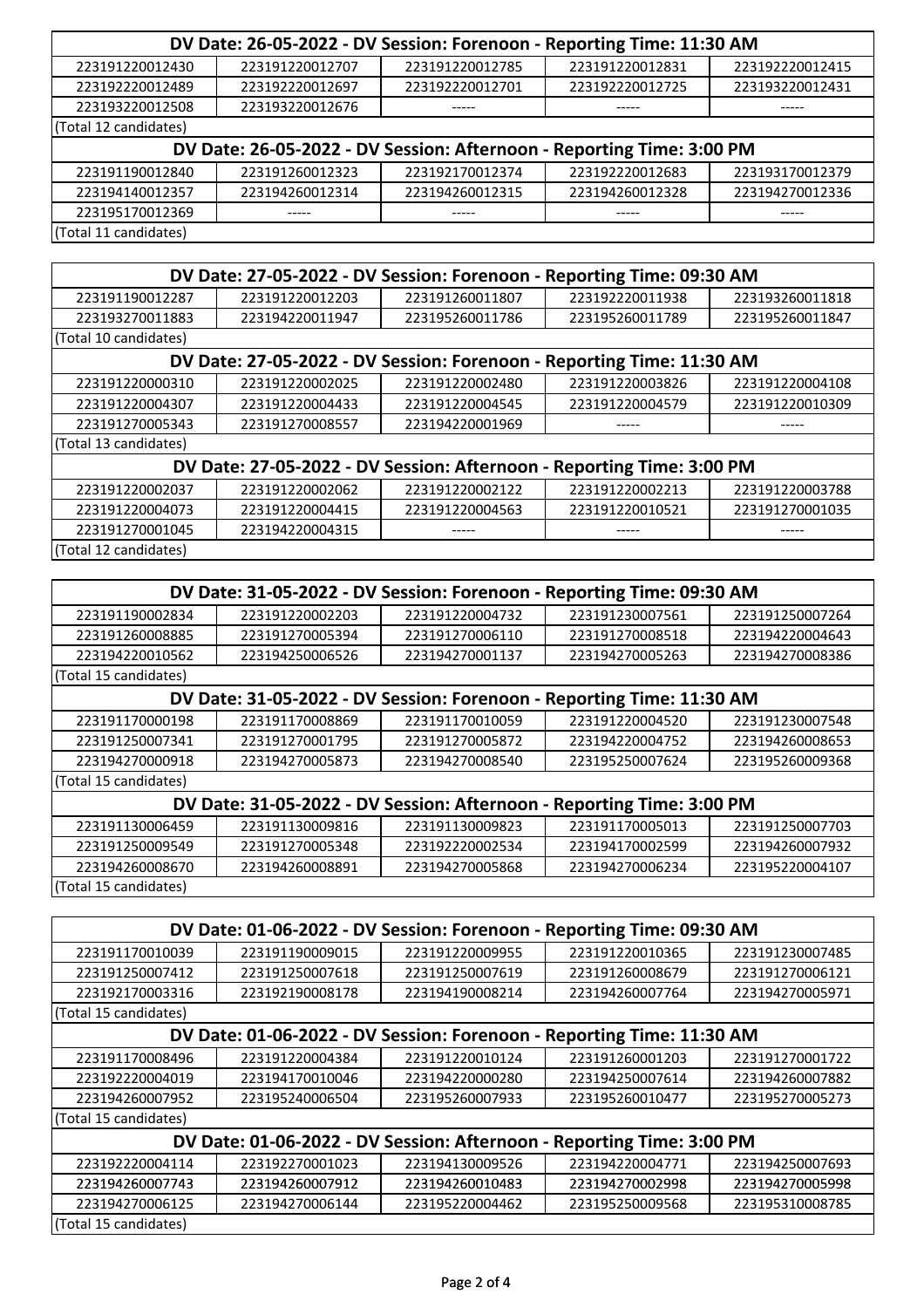| DV Date: 02-06-2022 - DV Session: Forenoon - Reporting Time: 09:30 AM |                                                                       |                 |                 |                 |  |
|-----------------------------------------------------------------------|-----------------------------------------------------------------------|-----------------|-----------------|-----------------|--|
| 223191220002175                                                       | 223192130009798                                                       | 223192170009479 | 223192170010103 | 223192220000115 |  |
| 223192220004923                                                       | 223194130009826                                                       | 223194170002585 | 223194220004624 | 223194250007668 |  |
| 223194260000437                                                       | 223194260007767                                                       | 223194260008157 | 223194260008723 | 223195190005149 |  |
| (Total 15 candidates)                                                 |                                                                       |                 |                 |                 |  |
|                                                                       | DV Date: 02-06-2022 - DV Session: Forenoon - Reporting Time: 11:30 AM |                 |                 |                 |  |
| 223192170003281                                                       | 223192170005020                                                       | 223192170010062 | 223192220000365 | 223192220010579 |  |
| 223194130009510                                                       | 223194130009512                                                       | 223194130009534 | 223194170002595 | 223194190008979 |  |
| 223194190009048                                                       | 223194250007615                                                       | 223194250007617 | 223194270000861 | 223195230007521 |  |
| (Total 15 candidates)                                                 |                                                                       |                 |                 |                 |  |
| DV Date: 02-06-2022 - DV Session: Afternoon - Reporting Time: 3:00 PM |                                                                       |                 |                 |                 |  |
| 223192130006471                                                       | 223192170005051                                                       | 223192220000263 | 223192220004901 | 223192260007211 |  |
| 223192260007880                                                       | 223192270005886                                                       | 223192270005967 | 223193220004628 | 223194250009596 |  |
| 223194270005889                                                       | 223195120006359                                                       | 223195190005096 | 223195260007886 | 223195260008054 |  |
| (Total 15 candidates)                                                 |                                                                       |                 |                 |                 |  |

| DV Date: 03-06-2022 - DV Session: Forenoon - Reporting Time: 09:30 AM |                                                                       |                 |                 |                 |  |  |
|-----------------------------------------------------------------------|-----------------------------------------------------------------------|-----------------|-----------------|-----------------|--|--|
| 223191220001978                                                       | 223191220003736                                                       | 223191220004141 | 223191220004632 | 223191220006739 |  |  |
| 223191220006765                                                       | 223191220006861                                                       | 223191220010534 | 223191270000964 | 223191270001070 |  |  |
| 223191270008413                                                       | 223191270008533                                                       | 223192270005518 | 223194220002016 | 223194270008371 |  |  |
| (Total 15 candidates)                                                 |                                                                       |                 |                 |                 |  |  |
|                                                                       | DV Date: 03-06-2022 - DV Session: Forenoon - Reporting Time: 11:30 AM |                 |                 |                 |  |  |
| 223191160009644                                                       | 223191220000060                                                       | 223191220001951 | 223191220003739 | 223191220004304 |  |  |
| 223191220004481                                                       | 223191220006843                                                       | 223191270001813 | 223194220002035 | 223194220002041 |  |  |
| 223194220004416                                                       | 223194220004424                                                       | 223194220004611 | 223194220004803 | 223194220010542 |  |  |
| (Total 15 candidates)                                                 |                                                                       |                 |                 |                 |  |  |
| DV Date: 03-06-2022 - DV Session: Afternoon - Reporting Time: 3:00 PM |                                                                       |                 |                 |                 |  |  |
| 223192220002110                                                       | 223192220002126                                                       | 223192220003740 | 223192220004204 | 223192220004218 |  |  |
| 223192220010261                                                       | 223192220010538                                                       | 223192270005680 | 223194220002220 | 223194220004500 |  |  |
| 223194220004914                                                       | 223194220006844                                                       | 223194220010343 | 223194270005376 | 223195220004497 |  |  |
| (Total 15 candidates)                                                 |                                                                       |                 |                 |                 |  |  |

## **IMPORTANT INSTRUCTIONS**

**1. Candidates are advised to upload colour scanned copies of the certificates / documents as listed in item No. 2 (as applicable in your case based on your preferences filled in the application form) in RRB Document Verification portal https://oirmsir.gov.in/rrbdv/ duly following the instructions mentioned therein, This portal will be active for uploading 10 days prior to date of DV and will close on the date Of DV.**

2. Candidates must also bring the 02 sets of clear & legible self-attested photocopies each of the original certificates / documents along with e-call letter:-

(i) Matriculation / High School Examination certificate or equivalent Certificate as proof of date of birth and Matriculation qualification. (the candidate's name and the father's /mother's name mentioned in the application will be verified with reference to the names mentioned in this certificate). In case of variation in spelling in name, fathers name in the on-line application and original certificates / documents, candidates are required to submit relevant affidavit executed before Magistrate or Notary on required stamp papers stating that the referred person in certificate(s) is one & same on the date of verification. (ii) 10+2 / Inter / Higher Secondary / PUC /Equivalent Certificate (As applicable)

(iii) A University degree or its equivalent.

(iv) Other certificate/diploma as prescribed under minimum educational qualification in Annexure -A of detailed CEN 03/2019 (v) The Educational Qualification Certificates viz. Provisional or Regular should contain the date of issue. In case date of issue of these certificates is after the closing date for registration of online application, then the consolidated mark sheet with date of declaration of the result of final qualifying exam or individual mark sheets of all the semesters/years with date of declaration of result on each should be submitted. In case of non-availability of date in any of these mark sheets/certificates, a certificate from the Institution/ University/Board to this effect (indicating date of declaration of result) should be produced at the time of DV. (vi) SC / ST certificate in the format as per Annexure-I.

(vii) Valid OBC-NCL certificate in the format as per Annexure-II. (Not older than one year from date of DV)